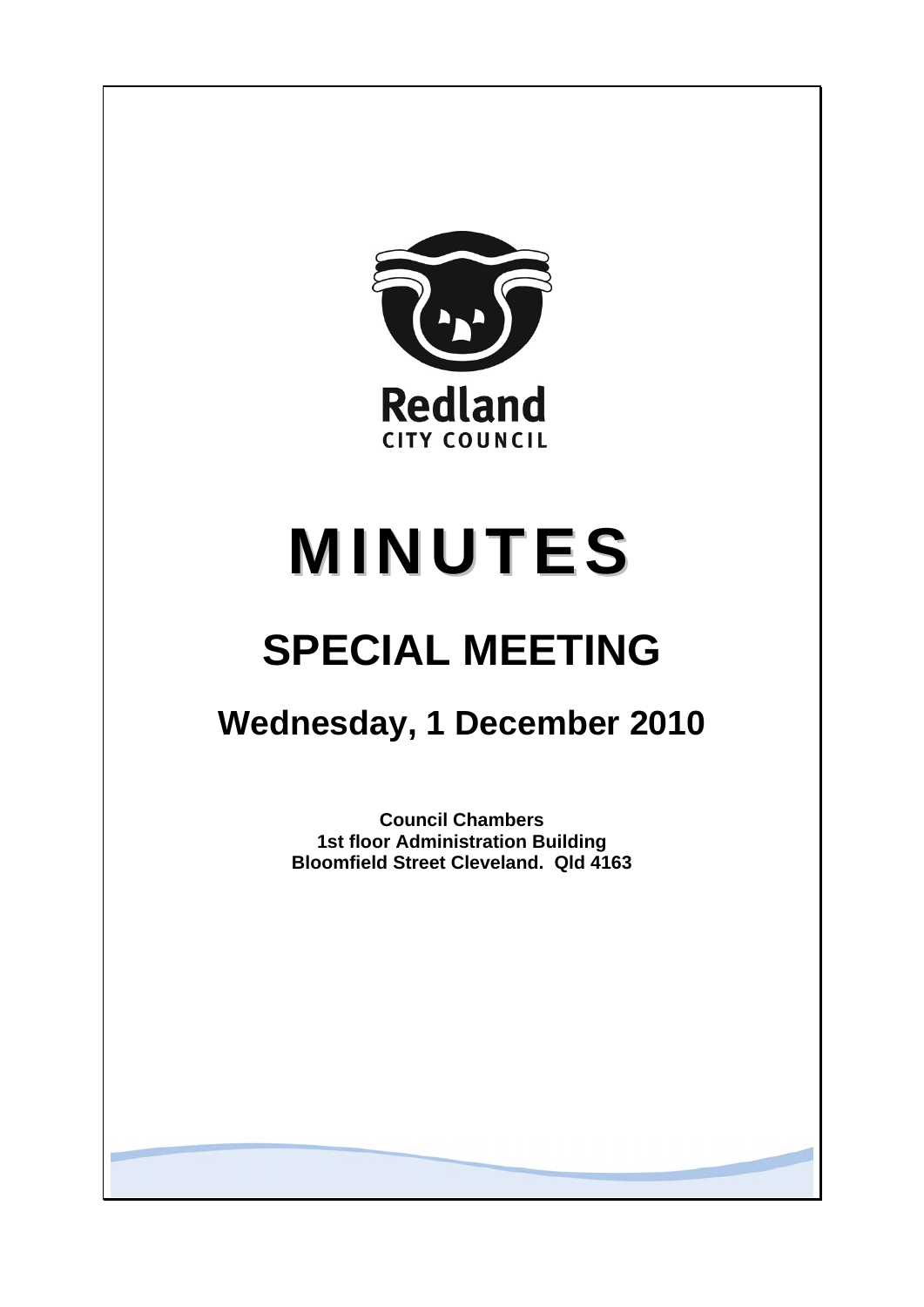### **TABLE OF CONTENTS**

| <b>ITEM</b>  |     | <b>SUBJECT</b>                                                                             | <b>PAGE NO</b> |
|--------------|-----|--------------------------------------------------------------------------------------------|----------------|
|              |     |                                                                                            | $\cdot$        |
| $\mathbf{2}$ |     |                                                                                            |                |
| 3            |     |                                                                                            | $\cdot$        |
| 4            |     |                                                                                            | ર              |
|              | 4.1 | <b>CONTRACT VARIATION FLEET PANEL OF PROVIDERS</b><br>FOR PLANT HIRE 1210-2009-FLT - WASTE | 3              |
| 5            |     |                                                                                            |                |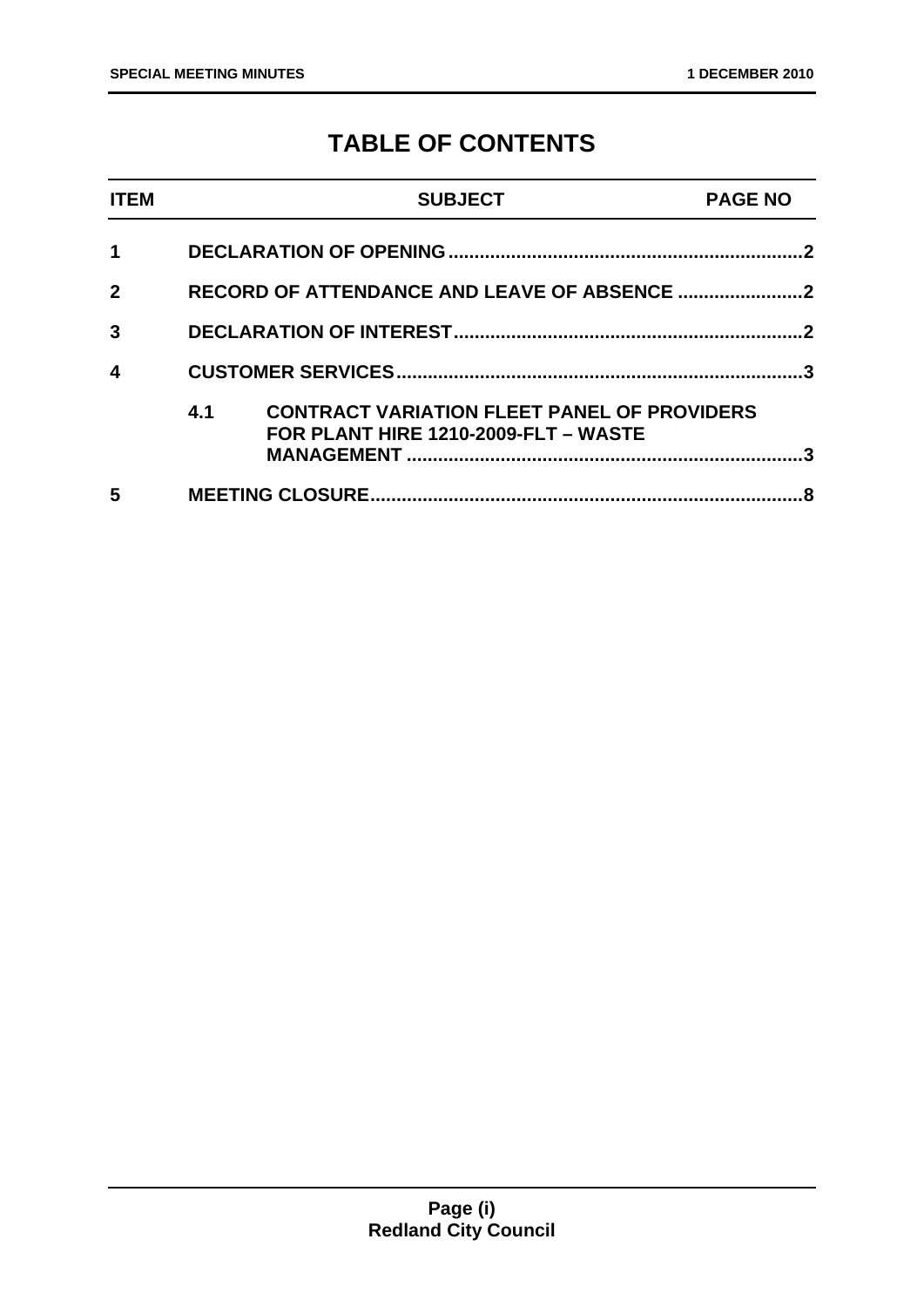#### **1 DECLARATION OF OPENING**

The Mayor declared the meeting open at 2.48pm.

#### **2 RECORD OF ATTENDANCE AND LEAVE OF ABSENCE**

#### **PRESENT:**

| Members:<br>Cr M Hobson PSM<br>Cr W Boglary<br>Cr D Henry<br>Cr J Burns<br>Cr B Townsend<br>Cr T Bowler<br><b>Cr K Reimers</b><br>Cr K Williams<br>Cr H Murray | Mayor<br><b>Councillor Division 1</b><br><b>Councillor Division 3</b><br>Councillor Division 4 entered at 2.49pm<br><b>Councillor Division 5</b><br><b>Councillor Division 6</b><br><b>Councillor Division 8</b><br><b>Councillor Division 9</b><br><b>Councillor Division 10</b> |
|----------------------------------------------------------------------------------------------------------------------------------------------------------------|-----------------------------------------------------------------------------------------------------------------------------------------------------------------------------------------------------------------------------------------------------------------------------------|
| <b>Executive Leadership Group:</b><br>Mr G Stevenson PSM<br>Mr P Navin<br>Mr N Clarke<br>Mr M Drydale<br>Mrs T Averay                                          | <b>Chief Executive Officer</b><br><b>Acting General Manager Customer Services</b><br><b>General Manager Governance</b><br><b>General Manager Corporate Services</b><br><b>General Manager Development &amp; Community Standards</b>                                               |
| Officers:<br>Mr N Barclay                                                                                                                                      | <b>Service Manager Waste Operations</b>                                                                                                                                                                                                                                           |
| Minutes:<br>Mrs J Thomas                                                                                                                                       | Corporate Meetings & Registers Team                                                                                                                                                                                                                                               |
| <b>APOLOGY</b><br>Cr C Ogilvie                                                                                                                                 | <b>Councillor Division 2</b>                                                                                                                                                                                                                                                      |
| <b>ABSENT</b><br><b>Cr M Elliott</b>                                                                                                                           | Deputy Mayor and Councillor Division 7                                                                                                                                                                                                                                            |

#### **3 DECLARATION OF INTEREST**

The Mayor reminded Councillors of their responsibilities in relation sections 172, 173 and 174 of the *Local Government Act 2009*.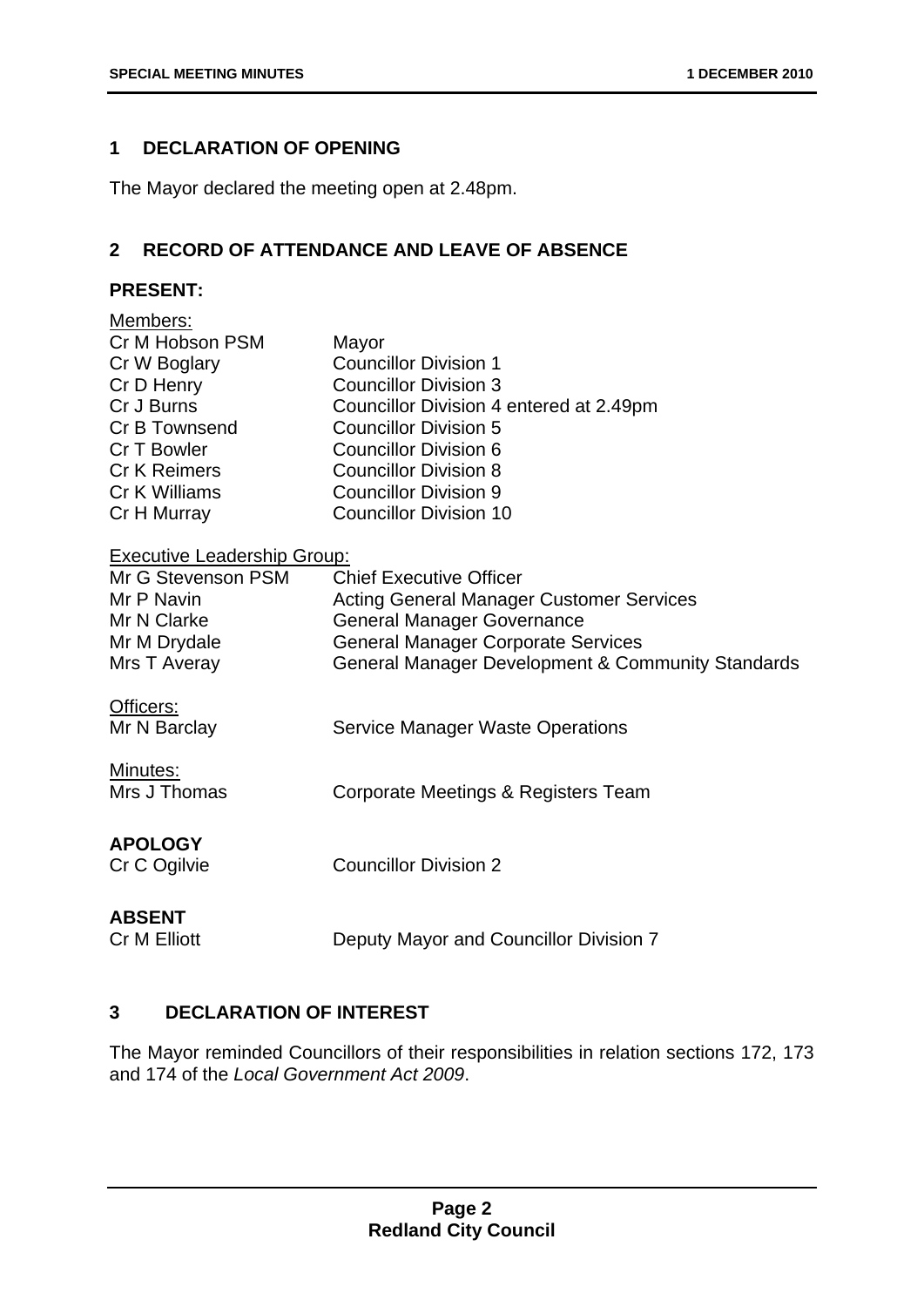#### **4 CUSTOMER SERVICES**

#### **4.1 CONTRACT VARIATION FLEET PANEL OF PROVIDERS FOR PLANT HIRE 1210-2009-FLT – WASTE MANAGEMENT**

| <b>Dataworks Filename:</b>       | <b>GOV Special Meetings 2010</b><br>WM Contract - RWW-0025 Mainland Operations |
|----------------------------------|--------------------------------------------------------------------------------|
| <b>Responsible Officer Name:</b> | <b>Patrick Navin</b><br><b>Acting General Manager Customer Services</b>        |
| <b>Author Name:</b>              | <b>Patrick Navin</b><br><b>Acting General Manager Customer Services</b>        |

#### **EXECUTIVE SUMMARY**

The current extension for the Contract for The Operation of Mainland Waste Handling Facilities at Birkdale and Redland Bay (Contract RWW 0025) expires on 31 December 2010. A further 6 month extension option is available to 30 June 2011. It is also expected that the completion of landfilling operations at Birkdale Landfill could extend a few months past 30 June 2011.

However, due to a number of performance issues and the fact that the current contractor has indicated that they were not prepared to extend the contract under the existing terms and conditions required, without significant renegotiation of the contract, Waste Operations proceeded to explore other opportunities with a view of providing an efficient and cost effective solution for this essential service. Council's Contracts Management Services were contacted and a solution regarding using Council's current arrangement of Panel of Providers for Plant Hire 1210-2009-FLT was considered the most viable option for Council at this stage.

#### **PURPOSE**

The purpose of this report is to seek a resolution of Council to give the necessary delegated authority to the Chief Executive Officer to accept the quotation from River City Plant Hire Pty Ltd for a minimum period of six (6) months, with the opportunity to extend the contract up to 4 months, to a maximum cost of \$1,600,000.

#### **BACKGROUND**

On 28 October 2005 the Chief Executive Officer awarded Contract RWW-0025 for the Operation of Waste handling facilities at Birkdale Landfill, Giles Road Hardfill and the Redland Bay Waste Transfer Station. The contract commenced on 1 July 2005 for a period of three (3) years with options to extend for three (3) one (1) year periods. The last 1 year option (excluding Giles Road which has been removed from the contract) was only approved for a 6 month period as the contractor had indicated that any extension past the 6 month period would require renegotiation.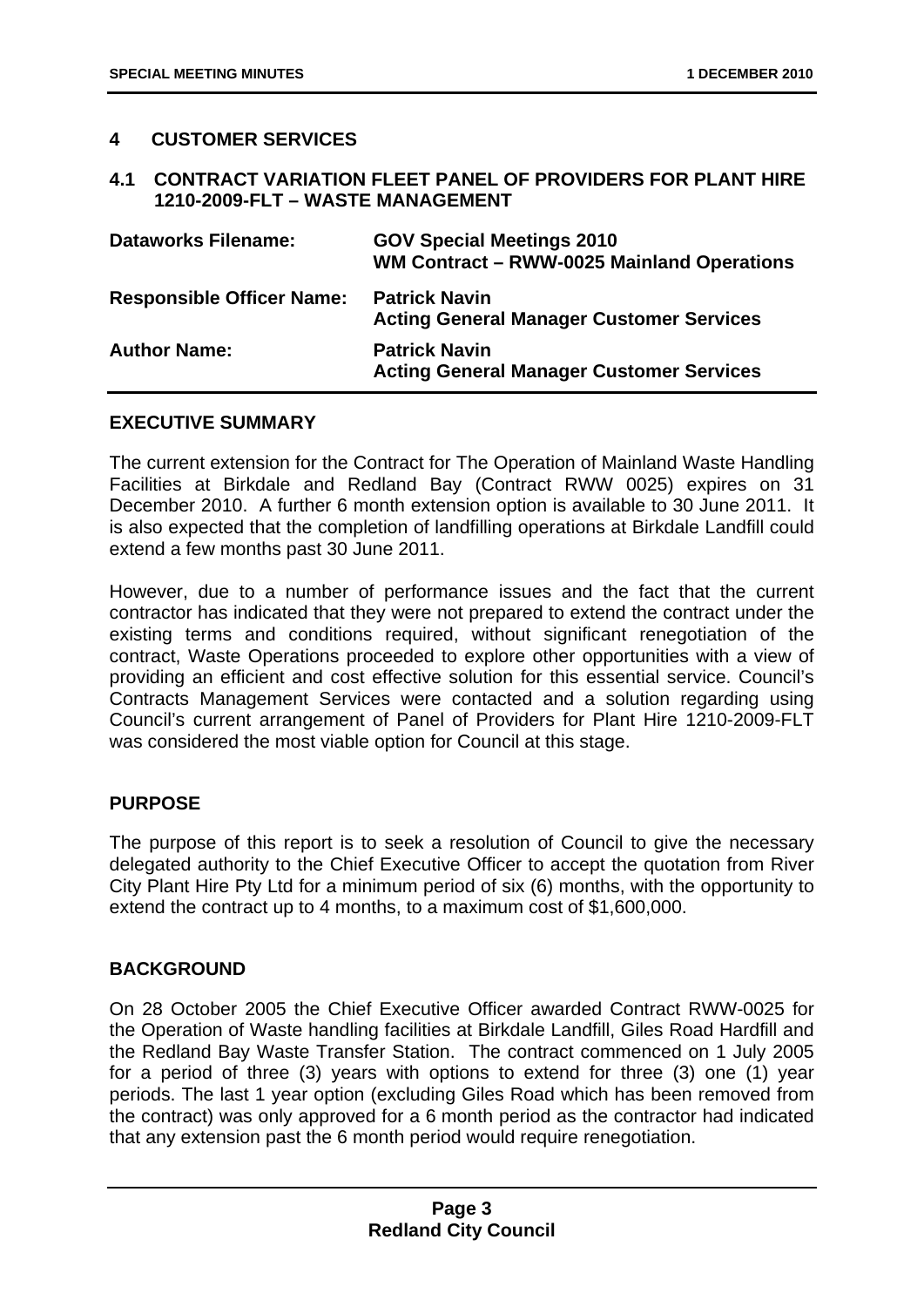The Contractor has also had a number of performance issues over the term of Contract RWW-0025. These include workplace health and safety issues, plant operation and maintenance issues including a significant number of breakdowns, inappropriate charging and not following direction leading to infringement notices being issued by the Department of Environment and Resource Management. Considering that the final filling of a landfill is the most crucial part of the operation and the history with the current contractor, it was decided to investigate other options for the operation of the Mainland Waste Handling Facilities of Birkdale and Redland Bay for the period from 1 January 2011 to the completion of landfilling activities at Birkdale Landfill.

Council's Contracts Management services were contacted to assist with determining a solution that would satisfy operations and ensure that these services could continue to be provided. Given the short time frame it was considered seeking quotations from the current arrangement of Panel of Providers for Plant Hire 1210-2009-FLT was the most viable option for Council at this stage. As one item of plant, the landfill compactor, was not on the plant hire list, it was decided that all providers would be contacted with a view to submitting a price for hire of the landfill compactor. Of all on the panel, four (4) companies responded to confirm they were able to provide Council with the required equipment and a formal quotation process was conducted.

Quotation documents closed in the tender box located in the administration building, on the corner of Middle and Bloomfield Streets, Cleveland Qld 4163 on Tuesday 23 November 2010 at 2.00pm.

At the close of quotation, two (2) submissions were received from the following companies:

- River City Plant Hire Pty Ltd;
- Earthpro Pty Ltd.

The evaluation panel was established and consisted of the following officers:

- Neil Barclay, Service Manager, Waste Operations;
- Lynne Best, Senior Contracts Manager, Waste Operations;
- Trevor De Ridder, Waste Contracts Officer;
- Tracey Justice, Contracts Officer, Contracts Management Services Unit.

Of the submissions received at the close of quotation:

• Two (2) quotations were deemed conforming by the evaluation panel and addressed the pre-determined evaluation criteria specified in the quotation documents.

Submissions received were evaluated on 24 November 2010 in line with predetermined evaluation criteria. The evaluation panel requested clarification from both submissions in regards to hourly rates for standby time and plant hire attachment costs. Reponses to these were received on 29 November 2010.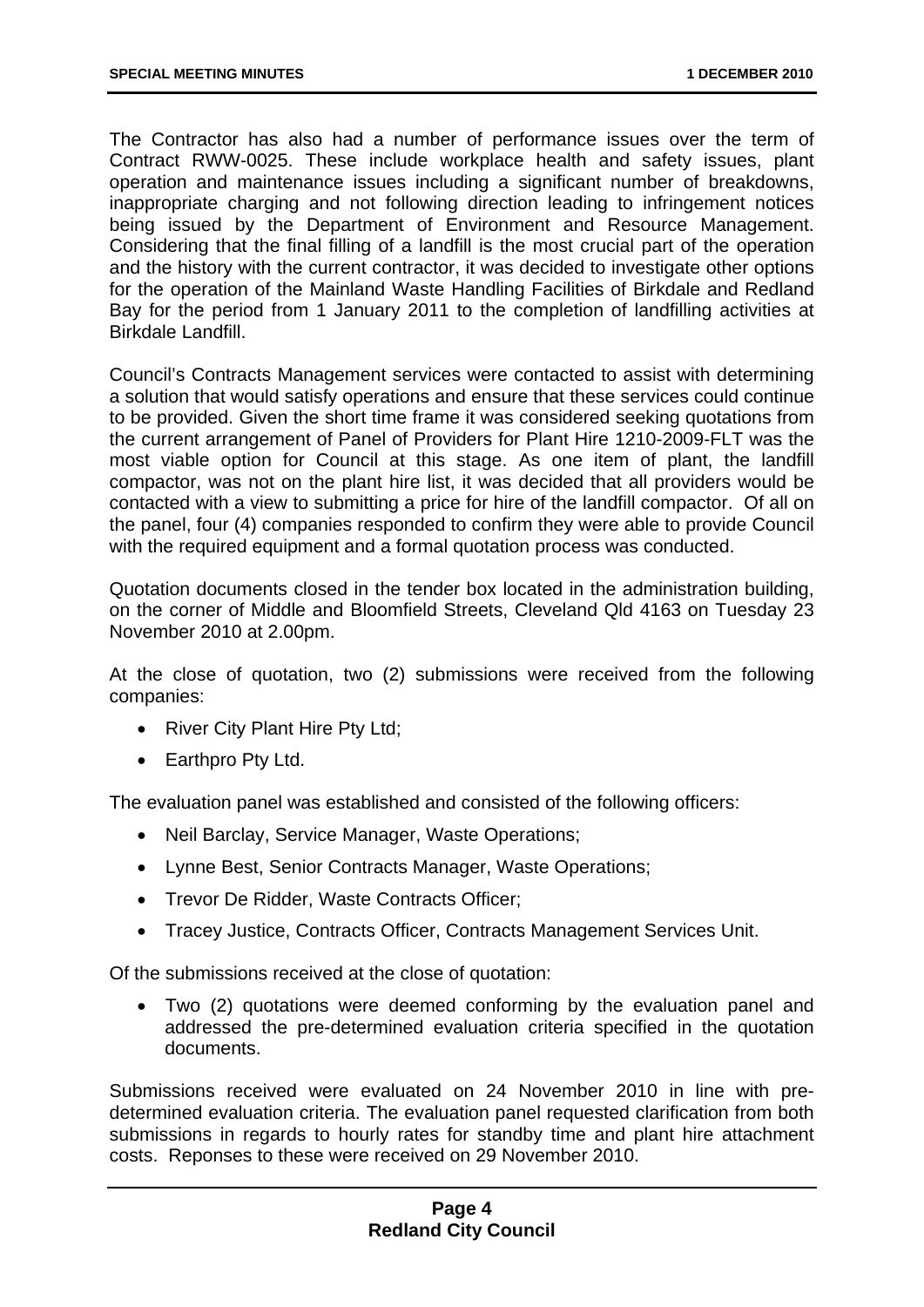The evaluation panel reconvened the evaluation meeting on 30 November 2010 to assess the clarification responses. During the evaluation meeting, the panel During the evaluation meeting, the panel reassessed the submission from Earthpro Pty Ltd as it was felt that the proposed personnel did not meet the required needs of the operations and had allocated insufficient resources.

Whilst River City Plant Hire Pty Ltd scored lowest in terms of costs, their submission scored highest in line with the non financial criteria and met the requirements for proposed personnel, operational capability and capacity and the proposed equipment fully met the needs of operational requirements.

The submission from River City Plant Hire Pty Ltd was considered to offer Council best value for money.

It is recommended that Council accept the submission from River City Plant Hire Pty Ltd and enter into a contract for services to be carried out at Birkdale Landfill and Waste Transfer Station, Redland Bay Waste Transfer station and Giles Road Hardfill facility commencing 1 January 2011 for a period of six (6) months, with the possibility of an extension for a further 4 months under the terms and conditions provided during the quotation process.

#### **ISSUES**

There have been ongoing problems with the current contractor, mainly with plant issues but because of the uncertainty in regard to the proposed Redland Bay Transfer Station and the remaining life of the Birkdale Landfill it was decided to keep the current contractor until 31 December 2010. Continuing problems are mainly related to plant breakdowns and on many occasions various items of plant have been down for many days in a row which has affected contract performance.

Also in August this year a variation was processed which gave Council back the immediate control of stormwater and other miscellaneous works. These works are now provided under Council Plant Hire contract but the running of the Transfer Stations and the working of the Landfill face still resides under the current contract. Management is of the opinion that one of the reasons for plant breakdowns is because the current contractor's price is too low. It is recognised that to improve performance and prevent future plant breakdowns that there will be increased costs, however this was recognised when the budgets were prepared and allowance has been made to cover this increase.

#### **RELATIONSHIP TO CORPORATE PLAN**

The recommendation primarily supports Council's vision for **Green Living** - Our green living choices will improve our quality of life and our children's lives, through our sustainable and energy efficient use of resources, transport and infrastructure, and our well informed responses to risks such as climate change.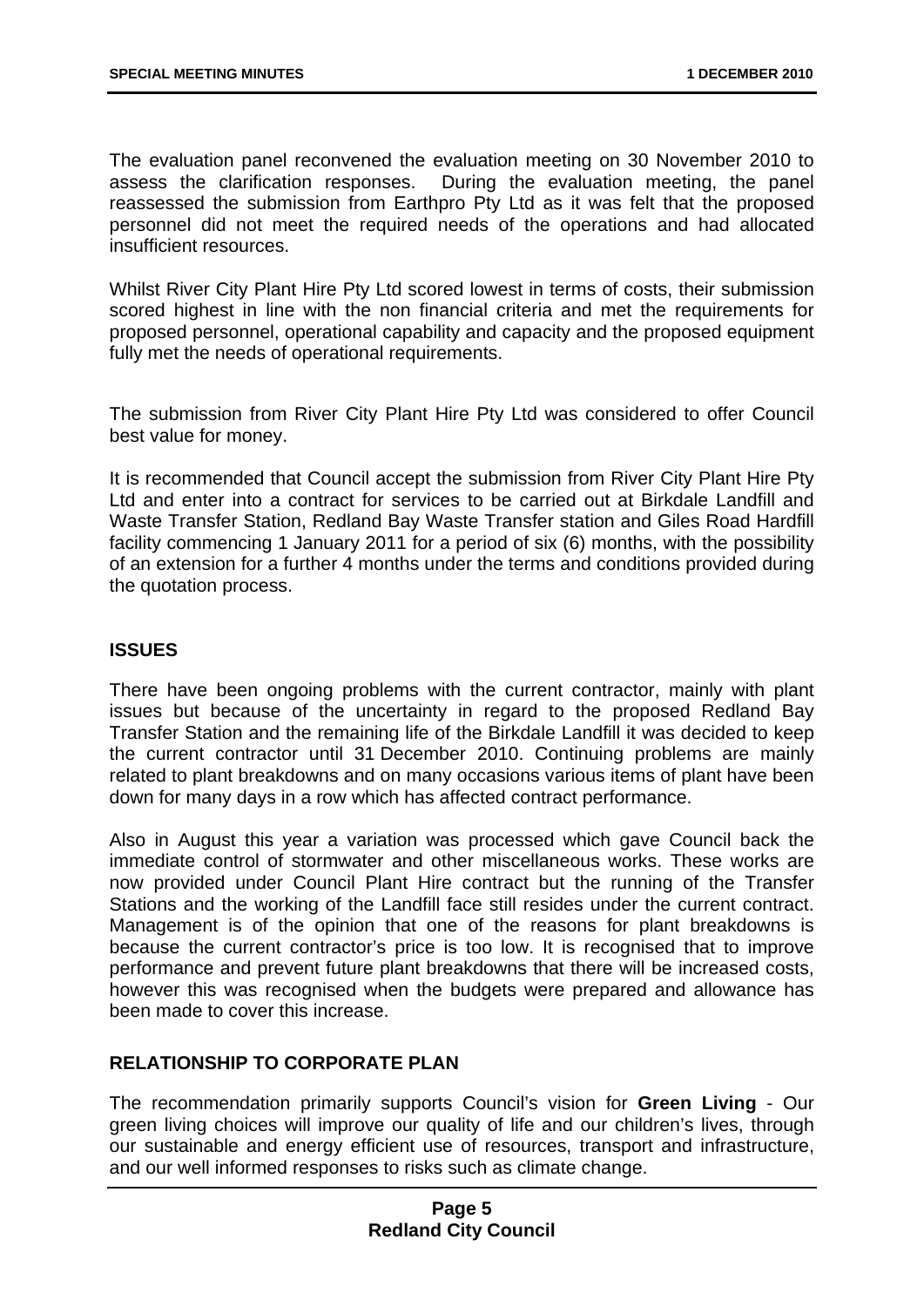And vision 9, **An efficient and effective organisation** - Council is well respected and seen as an excellent organisation which manages resources in an efficient and effective way.

#### **FINANCIAL IMPLICATIONS**

For a 6 month period from 1 January 2011 the result of using the Plant Hire contract will result in an estimated increase of in expenditure of \$250,000 to \$500,000 to provide this service. There are sufficient funds available in the 2010/2011 budget to cover this increase.

#### **PLANNING SCHEME IMPLICATIONS**

The Land Use Planning Group was not consulted as it is considered that the outcome of recommendations in this report will not require any amendments to the Redlands Planning Scheme.

#### **CONSULTATION**

The Acting Service Manager Waste Operations, Contracts Manager and Contract Officer have been consulted in regard to this report.

#### **OPTIONS**

**PREFERRED** 

- 1. To award a contract under the Fleet Panel of Providers for Plant Hire 1210-2009- FLT – Waste Management to River City Plant Hire Pty Ltd commencing 1 January 2011 for a period of six (6) months with the option to extend for a further 4 months up to a maximum amount of \$1,600,000 (GST exclusive);
- 2. To delegate authority to the Chief Executive Officer, under section 257(1)(b) of the *Local Government Act 2009* to:
	- a. make, vary and discharge the contract in accordance with the agreed contract terms for any changes; and
	- b. to sign all relevant documentation.

#### ALTERNATIVE

That Council not accept the Officer's Recommendation and that negotiations with the current contractor commence to ensure that this essential service can continue to be performed post 31 December 2010.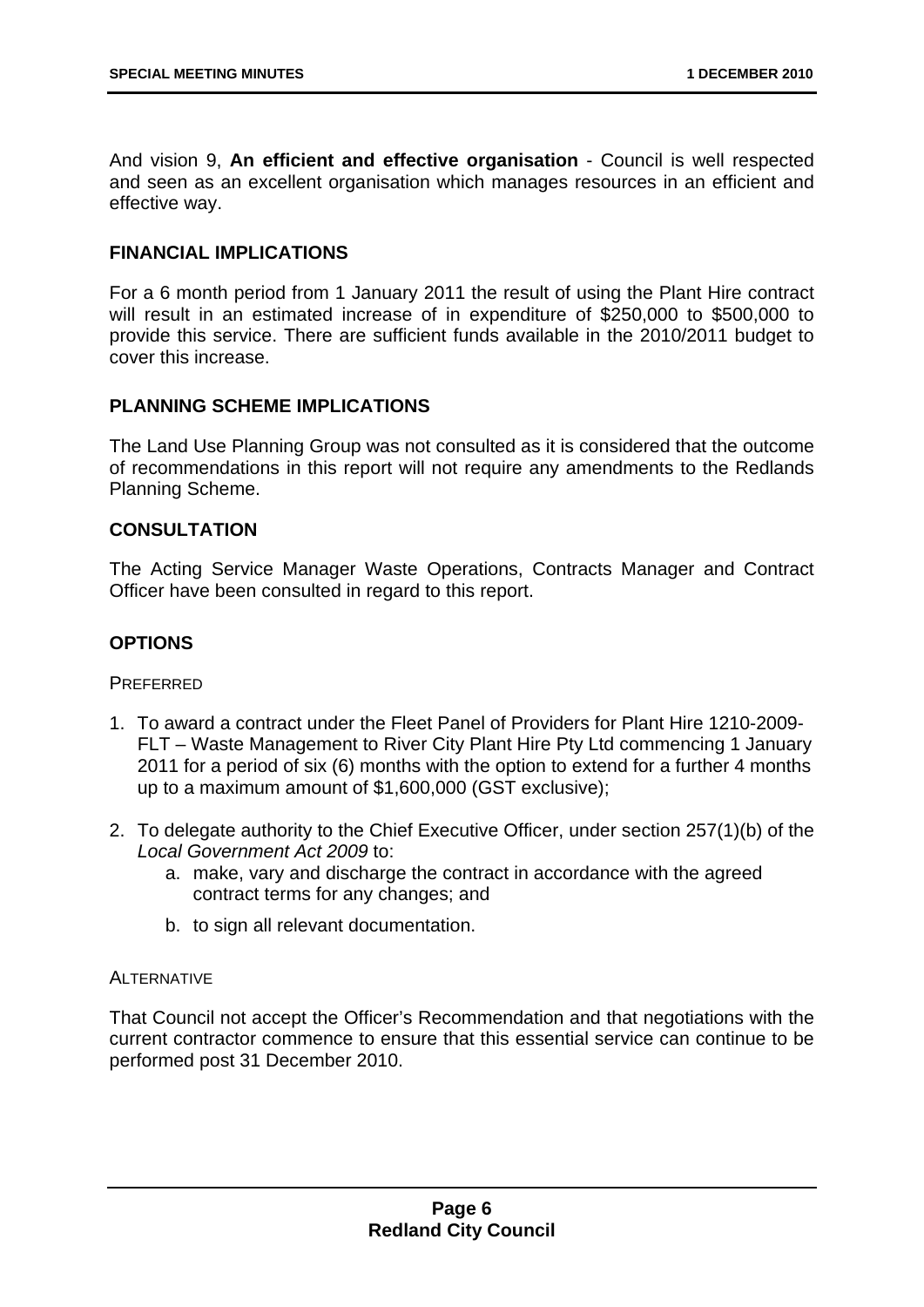#### **OFFICER'S RECOMMENDATION**

That Council resolve as follows:

- 1. To award a contract under the Fleet Panel of Providers for Plant Hire 1210-2009- FLT – Waste Management to River City Plant Hire Pty Ltd commencing 1 January 2011 for a period of six (6) months with the option to extend for a further 4 months up to a maximum amount of \$1,600,000 (GST exclusive);
- 2. To delegate authority to the Chief Executive Officer, under section 257(1)(b) of the Local Government Act 2009 to:
	- a. make, vary and discharge the contract in accordance with the agreed contract terms for any changes; and
	- b. to sign all relevant documentation.

#### **MOTION TO CLOSE MEETING**

| Moved by:    | Cr Murray         |
|--------------|-------------------|
| Seconded by: | <b>Cr Reimers</b> |

That the meeting be closed to the public under section 72 (1) of the *Local Government (Operations) Regulation 2010* to permit discussion on this item:

*The reason that is applicable in this instance is as follows:* 

*"(e) contracts proposed to be made by it."* (Council)

#### CARRIED

#### **MOTION TO REOPEN MEETING**

| Moved by:    | <b>Cr Williams</b> |
|--------------|--------------------|
| Seconded by: | <b>Cr Reimers</b>  |

That the meeting be again opened to the public.

#### CARRIED